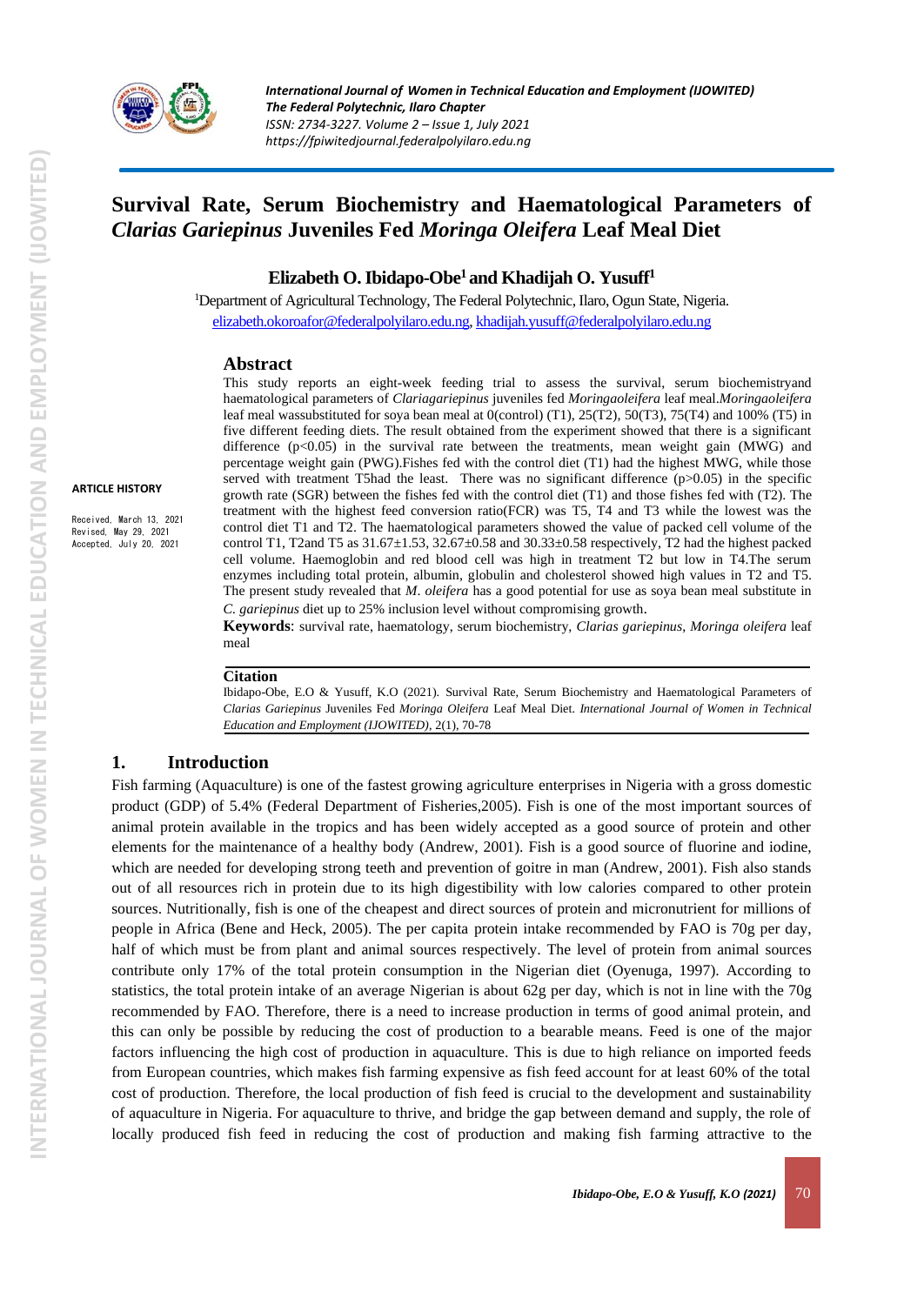

commercial and private investors cannot be emphasised. The development and management of fish feedstuff play an important role in fish farming growth and expansion. It is one of the many factors that determine the profitability of aquaculture venture accounting for at least 60% of the total cost of fish production in Africa (Jamiu and Ayinla, 2003). Therefore, there is a need to intensify the investigation of alternative feed ingredients (plant source) in producing fish feed in other to reduce the cost of production. Moringa (*M.oleifera*) is a multipurpose tropical tree mainly used for food and has numerous industrial, medicinal and agricultural uses including animal feeding. Rediscovered in 1990, its cultivation has since become increasingly popular in Africa and across Asia also referred to as the "miracle tree" or "tree of life" in popular media (FAQ, 2014; Radovich,2013; Orwal*et al,* 2019; Bosch, 2004).

Moringa originated from the southern of the Himalayas and was introduced to many tropical and sub-tropical areas, particularly by migrant Asian population (Radovich ,2013; Bosch, 2004) but has spread across many countries in Africa, South East Asia, the Pacific and Caribean Islands, South America and Arabia producing fruits and flowers continuously. Moringa thrives well where the average temperature is high  $(25{\text -}30^{\circ}\text{C})$ , also grows better where annual rainfall is about 1000-2000mm, although it can tolerate drought and survives where rainfall is as low as 400mm. Moringa can grow in pure stand or in a mixture of other tree species such as leucaena *(L. leucocephala)* and gaucima (*Gauzuma ulmifolia*), with vegetable species in alley. This study was carried out to evaluate the effect of moringa leaf meal on the survival rate, haematological parameters and serum biochemistry of *C. gariepinus* juveniles.

## **2. Materials and Method**

## **Experimental Site**

The experiment was conducted in the student experimental unit of the Department of Aquaculture and Fisheries Management, Federal University of Agriculture, Abeokuta, Ogun State, Nigeria (FUNAAB) in fifteen (15) rectangular plastic tanks (49×33.5×33.5cm) for a period of 8weeks (56days). Each tank has a water holding capacity of 50 liters.

## **Moringa Processing**

*Moringa oleifera* leaves were collected from the botanical garden of Federal University of Agriculture, Abeokuta. The leaves were air-dried indoors, milled into powdery form using a Daewoo electric blender with model number DBL- 819 and stored in a well-sealed plastic container.

## **Fish Diet Formulation and Processing**

Five different diets were produced using Pearson square method of fish feed formulation. All other ingredients were milled using hammer mill, then the *M. oleifera* leaf was incorporated to each diet at different percentage level to replace Soya Bean Meal (SBM) at (a) 0% replacement in the first diet (T1), (b) 25% in the second diet (T2), (c) 50% replacement in the third diet (T3), (d) 75% replacement in the fourth diet (T4) and (e) 100% replacement in the fifth diet (T5). Each diet was weighed and mixed properly with adequate water to ensure smooth pelletizing using DELL 52 size manual pelletizing machine and thereafter sun dried for three (3) days to remove the moisture (Eyo, 1994). Samples from each treatment were subjected to proximate analyses following the procedure of AOAC, (2000).

|                | Table 1: Ingredient composition of experimental feed diet |  |                  |                         |      |  |  |
|----------------|-----------------------------------------------------------|--|------------------|-------------------------|------|--|--|
| Ingredients    | T1 (control) T2                                           |  | T3               | T4                      | T5.  |  |  |
| Maize          | 19.59                                                     |  | 15.70 11.36 6.51 |                         | 1.02 |  |  |
| Fish Meal      | 18.29                                                     |  |                  | 19.26 20.34 21.56 22.93 |      |  |  |
| Groundnut cake | 18.29                                                     |  |                  | 19.26 20.35 21.56 22.93 |      |  |  |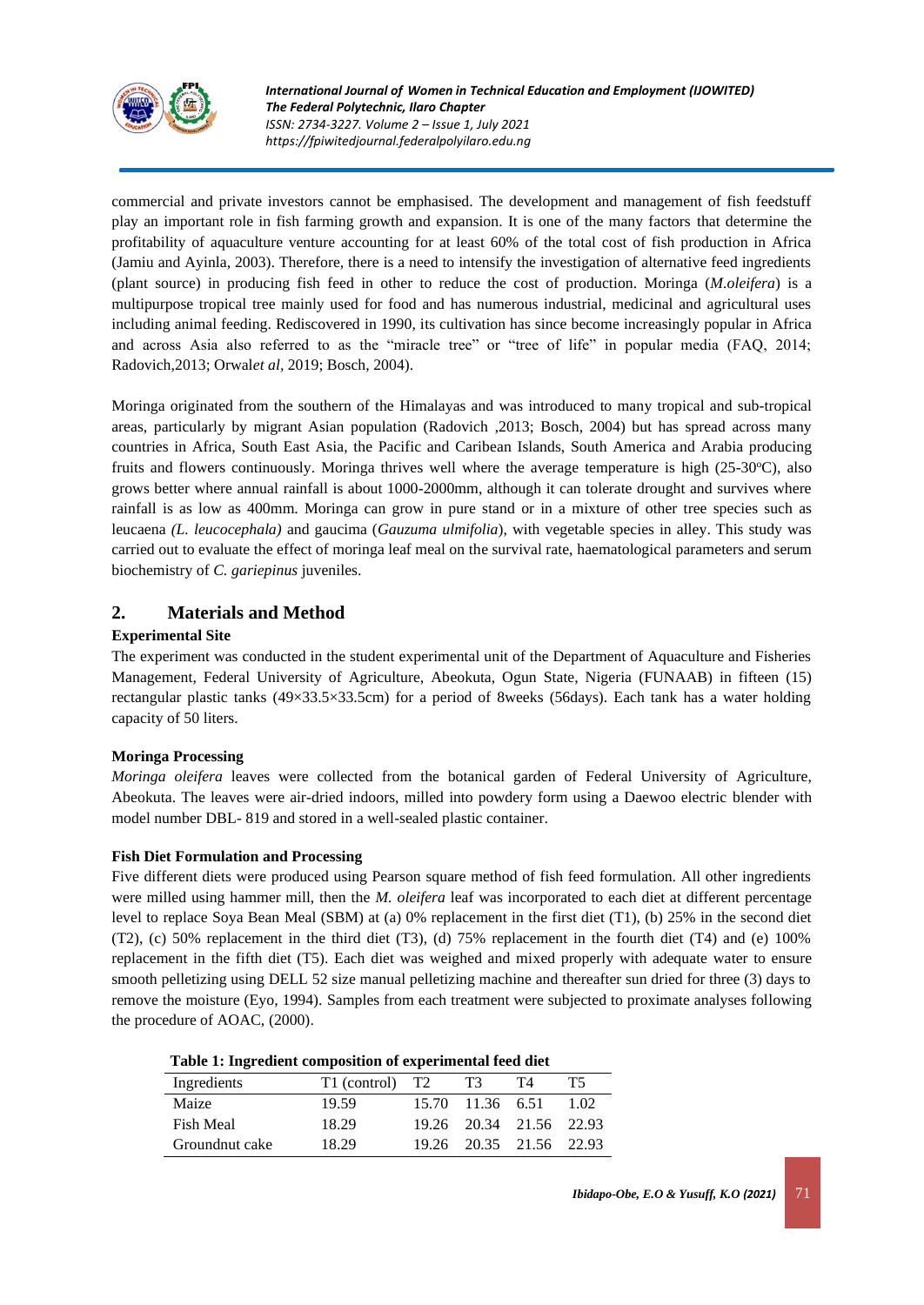

*International Journal of Women in Technical Education and Employment (IJOWITED) The Federal Polytechnic, Ilaro Chapter ISSN: 2734-3227. Volume 2 – Issue 1, July 2021 https://fpiwitedjournal.federalpolyilaro.edu.ng*

| Soybean meal        | 35.83 | 28.15 | 19.60 | 10.78 |       |
|---------------------|-------|-------|-------|-------|-------|
| Moringa Leaf meal   |       | 9.63  | 20.35 | 31.59 | 45.12 |
| Vit. Premix         | 0.5   | 0.5   | 0.5   | 0.5   | 0.5   |
| Dicalcium phosphate | 0.5   | 0.5   | 0.5   | 0.5   | 0.5   |
| Lysine              | 0.5   | 0.5   | 0.5   | 0.5   | 0.5   |
| Methionine          | 0.5   | 0.5   | 0.5   | 0.5   | 0.5   |
| Vegetable oil       | 6     | 6     | 6     | 6     | 6     |
| Total               | 100   | 100   | 100   | 100   |       |

#### **Experimental Design and Feeding Trials**

Three hundred (300) African Catfish Juveniles (*C. gariepinus*) were purchased from a fish farm situated in Abeokuta, Ogun State, Nigeria. The fishes were transported very early in the morning to avoid mortality as a result of stress and temperature. The fishes upon arrival at the Department of Aquaculture and Fisheries Management were fed with commercial diet (Vital feed), and were allowed to acclimatise for one week.

The experimental design consisted of five (5) treatments replicated thrice at a stocking density of twenty (20) per tank. The design was a complete randomized design having the juveniles randomly distributed into the tanks. The fishes were initially weighed and their weights recorded using a Camry electronic sensitive kitchen scale (model EK 5350) before transferring them into the tanks.

The experimental fishes were starved for 24 hours before the commencement of the experimental diet to increase their appetite, eliminate variation in weight due to residual food in the gut and prepare their gastro intestinal tract for the experimental diet. After 24hours, all the experimental fishes were fed with the prepared diet twice daily. Fishes in each replicate were weighed weekly with a Camry electronic sensitive scale for eight weeks.

#### **Survival Rate(S) %**

The survival rate of the fishes was calculated using equation 1

$$
S(\%) = \frac{N1}{No} \times 100
$$

Where  $N_1$  = Total number of fingerlings at the end of the experiment  $N_0$  = Total number of fingerlings at the beginning of the experiment.

#### **Haematological Experiment**

The following parameters were used to determine the effect of the dietary treatment on the haematological profile of *C.gariepinus* at the beginning and the end of the experiment. Blood samples for haematological analysis were collected from the experimental fish with a fine syringe into a heparinized bottled. Blood was drawn into haematological tube from this sample.

#### **Leucocytes and Erythrocytes Count (White and Red Blood Cell) (×106/d)**

Fish blood collected was diluted in an improved Neubauer pipette with formal citrate fluid at 1:20 with diluted fluid. The resulting mixture was introduced into a Neubauer Counter/ counting chamber where white and red blood cells were counted under the microscope (Blaxhall and Dalsey 1973).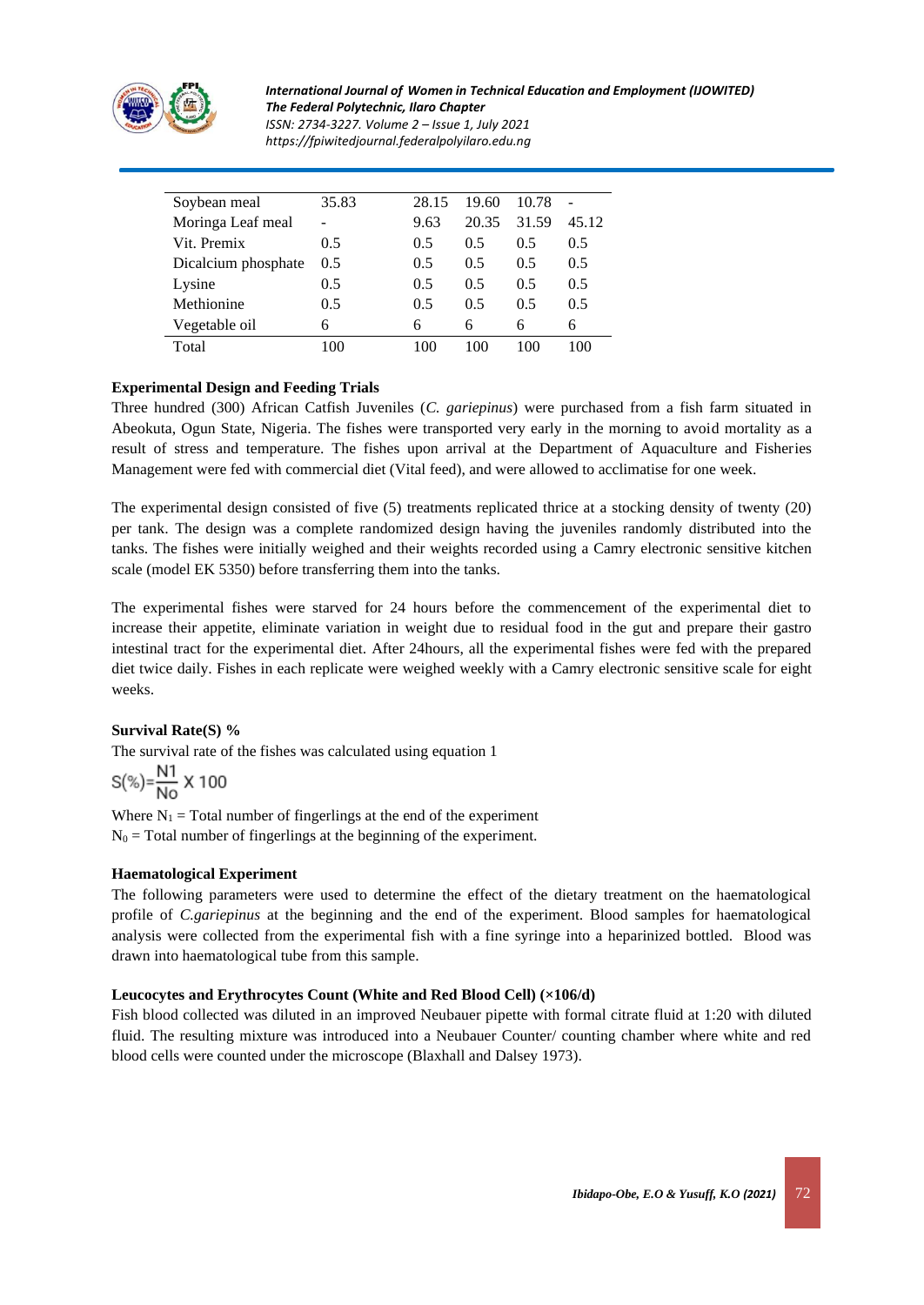

#### **Haemoglobin**

The cyamethahaemoglobin method was used; 0.02cm<sup>3</sup> of blood was placed in 4cm of Drabkins reagent in a test tube and mixed together. After 30 minutes the optical density was read calorimetrically at  $450/\mu$ m. Values of haemoglobin were determined by comparing with cynoglobin method (Robert, 1987).

#### **Serum Collection and biochemical Analysis**

Blood samples were collected in triplicate at the end of the 8<sup>th</sup> week of the experiment following the procedure of Klont and Smith; Wedemeyer and Yasutake. The blood was collected into a sterile plastic test tube without anticoagulant, the test tubes were kept in a slanting wooden rack at room temperature to allow the blood clot. The clotted blood was centrifuged for 15minutes at 3500 revolutions per minute (rpm). A clear fluid which is the serum was pipetted out into a clean and sterilized bottle for further analysis.

#### **Analytical Procedure**

The proximate analysis of the feed ingredient and fish were carried out to determine the crude protein, ash, crude fiber, fat and moisture contents.

#### **Crude Protein**

The crude protein was determined by using approved method of micro kjeldahl distillation. The process involves digestion and titration of the sample in a standard tetraoxosulphate (iv) acid ( $H_2SO_4$ ) in the presence of a catalyst (HNO3) Nitric acid. The value for the nitrogen content of the sample obtained was then converted to crude protein by multiplying with a conversion factor  $6.25 \times N$  expressed as a percentage of the weight of the original sample. (AOAC, 1990)

#### **Ash Content**

Ash content was determined by burning weighed sample inside porcelain crucible in muffle furnace at  $500^{\circ}$ C for 4hours. The residue was cooled in a dessicator and weighed as ash content.

$$
%Ash = \frac{Ash weight (g)}{Sample weight (g)} \times 100
$$

#### **Moisture Content**

Moisture content of the sample was determined for both the feed and the fish by taking the known weight of the sample and oven dried at 100<sup>o</sup>C for 24 hours. The sample was removed and placed in a dessicator to cool for 10 minutes.

%Moisture =  $W_1 - W_2 x 100$  $W_1 - W_0$ 

Where  $W_0$  = Weight of empty crucible

 $W_1$ = Weight of crucible + sample

 $W_2$ = Weight of crucible + oven dried sample

## **Feed Conversion Ratio (FCR)**

**Feed Conversion Ratio (FCR) =**  $\text{Feed give (g)}$ Weight gained (g)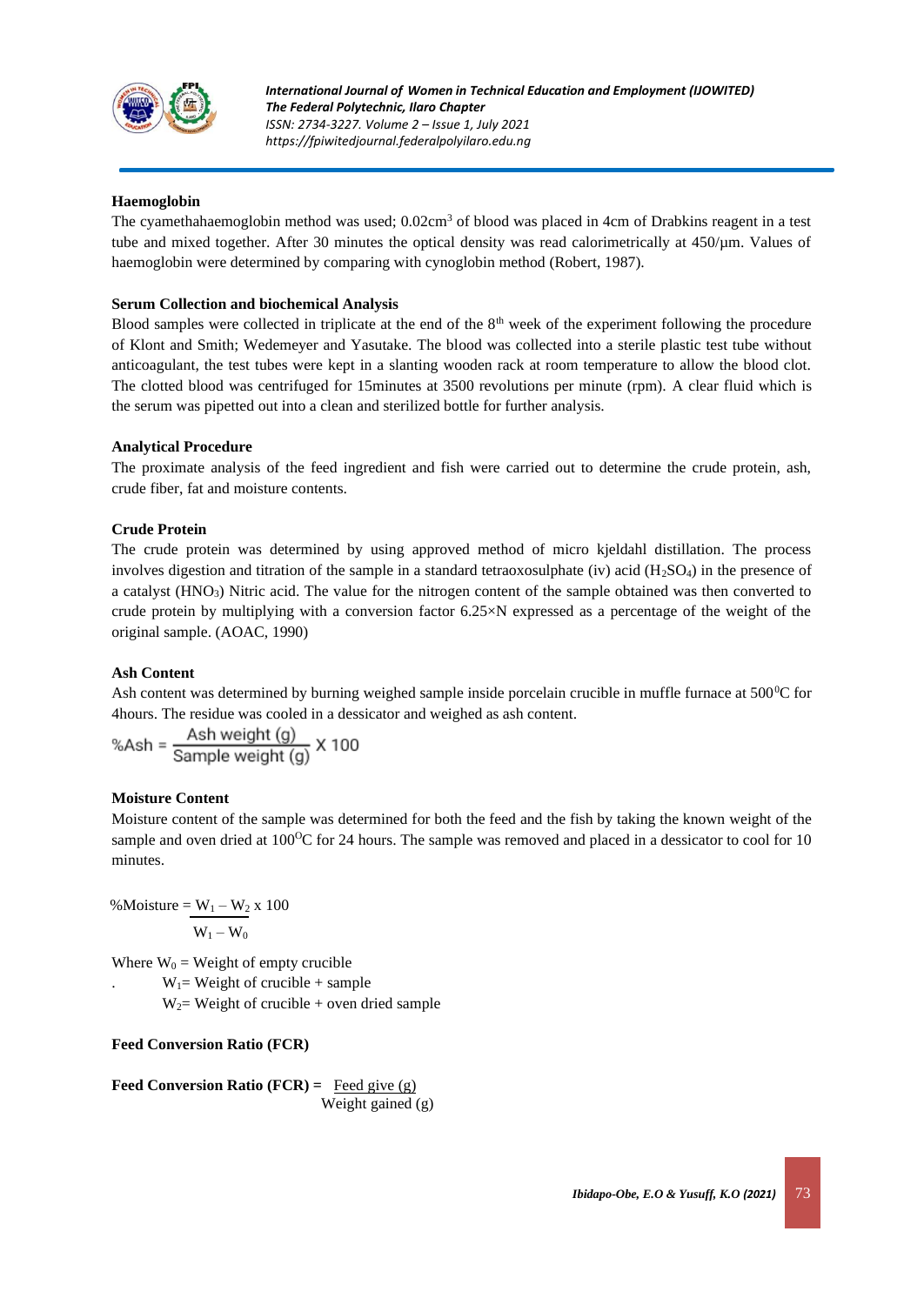

#### **Protein Efficiency Ratio (PER)**

**Efficiency Ratio =** Weight gained (g) Protein intake (g)

#### **Statistical Analysis of Experimental Data**

The data describing the survival, serum and haematological parameters were analyzed statistically using one way analysis of variance (ANOVA) and Duncan Multiple Range Test was used to test for difference among means (p>0.05) in order to see if these parameters were significant or not.

## **3. Results**

The result of the feed utilization and survival rate are presented in Table 2. Fishes fed the control diet, T1gained 40.22g body weight while the fishes fed T2 gained 35.17g, fishes fed with T3 gained 19.00g, fishes fed T4 gained 11.36g while 5.93g weight gain was recorded in fishes fed T5. Means of all treatment (1, 2, 3, 4 and 5) were significantly different. There was no significant difference  $(p>0.05)$  in the feed conversion ratio (FCR) in fishes fed T1 and T2. The highest value of 1.77 for protein efficiency (PER) was observed in fishes fed T1 and the lowest value of 0.83 was recorded in fishes fed T5.

The apparent net protein utilization (ANPU) of 78.67 and 74.00 were obtained in fishes fed T1 and T2 respectively. There was no significant difference (p>0.05) between these values but were significantly different (p<0.05) when compared with fishes that were fed with T3, T4 and T5 respectively.

| mear based diet.  |                               |                              |                               |                               |                               |
|-------------------|-------------------------------|------------------------------|-------------------------------|-------------------------------|-------------------------------|
| <b>PARAMETERS</b> | T1                            | T <sub>2</sub>               | T <sub>3</sub>                | T <sub>4</sub>                | <b>T5</b>                     |
|                   |                               |                              |                               |                               |                               |
| <b>IMW</b>        | $10.10 \pm 0.05$              | $10.08 + 0.10$               | $10.12 \pm 0.06$              | $10.08 \pm 0.15$              | $10.10+0.10$                  |
| <b>FMW</b>        | $50.32 \pm 0.83$ <sup>a</sup> | $45.26 + 4.37^b$             | $29.08 + 3.09$ <sup>c</sup>   | $21.45 \pm 0.97$ <sup>d</sup> | $16.15 \pm 1.44$ <sup>e</sup> |
| <b>MWG</b>        | $40.22 \pm 0.8^{\text{a}}$    | $35.17 + 4.3b$               | $19.00 \pm 3.1$ <sup>c</sup>  | $11.36 \pm 0.8$ <sup>d</sup>  | $5.93 \pm 1.44$ <sup>e</sup>  |
| <b>PWG</b>        | $3.98 \pm 5.81$ <sup>a</sup>  | $3.49 \pm 39.0^b$            | $1.88 \pm 30.20$ <sup>c</sup> | $1.13 + 6.55$ <sup>d</sup>    | $58.67 \pm 13.^{73e}$         |
| FI                | $56.97 \pm 1.1^a$             | $52.73 + 6.07^a$             | $32.27 + 5.0^b$               | $25.33 \pm 1.8^b$             | $17.75 + 3.72$ <sup>c</sup>   |
| <b>FCR</b>        | $1.42 \pm 0.005$ <sup>d</sup> | $1.50 \pm 0.01$ <sup>d</sup> | $1.70 \pm 0.010$ <sup>c</sup> | $2.23 \pm 0.06^b$             | $3.00 \pm 0.10^a$             |
| <b>SGR</b>        | $2.55 \pm 0.02^a$             | $2.38+0.14^a$                | $1.67+0.17b$                  | $1.20 + 0.051$ <sup>c</sup>   | $0.74 + 0.13d$                |
| SR.               | $95.00 \pm 0.00$              | $93.33 \pm 2.89$             | $95.00 \pm 5.00$              | $98.33 \pm 2.89$              | $86.67 \pm 10.41$             |
| <b>PER</b>        | $1.77 \pm 0.01$ <sup>a</sup>  | $1.68 \pm 0.01^b$            | $1.47 \pm 0.010$ <sup>c</sup> | $1.12 \pm 0.03$ <sup>d</sup>  | $0.83 \pm 0.030$ <sup>e</sup> |
| <b>ANPU</b>       | $78.67 \pm 1.15^a$            | $74.00 + 1.0a$               | $67.67 + 4.6^b$               | $60.67 \pm 1.15$ <sup>c</sup> | $53.33 + 2.89$ <sup>d</sup>   |

Table 2. Nutrient Utilization and survival rate of *C. gariepinus* Juveniles fed Moringa leaf meal based diet.

Means along the same row with different superscript are significantly different (p<0.05); FCR: Feed Conversion Ratio, SGR: Specific Growth Rate, PER: Protein Efficiency Ratio.

#### **Survival Rate**

The effect of *M. oleifera* leaf meal on the survival of *C. gariepinus* is shown in Table 2. In the course of feeding with the experimental diet, there was a significant difference (p<0.05) in the survival rate of *C. gariepinus* juveniles fed varying inclusion levels of moringa leaf meal diet for the 8weeks. The highest survival was obtained in T4 (98.33±2.89), followed by T1(95.00±0.00), T3(95.00±5.00), T2(93.33±2.89) and the least in T 5  $(86.67 \pm 10.41).$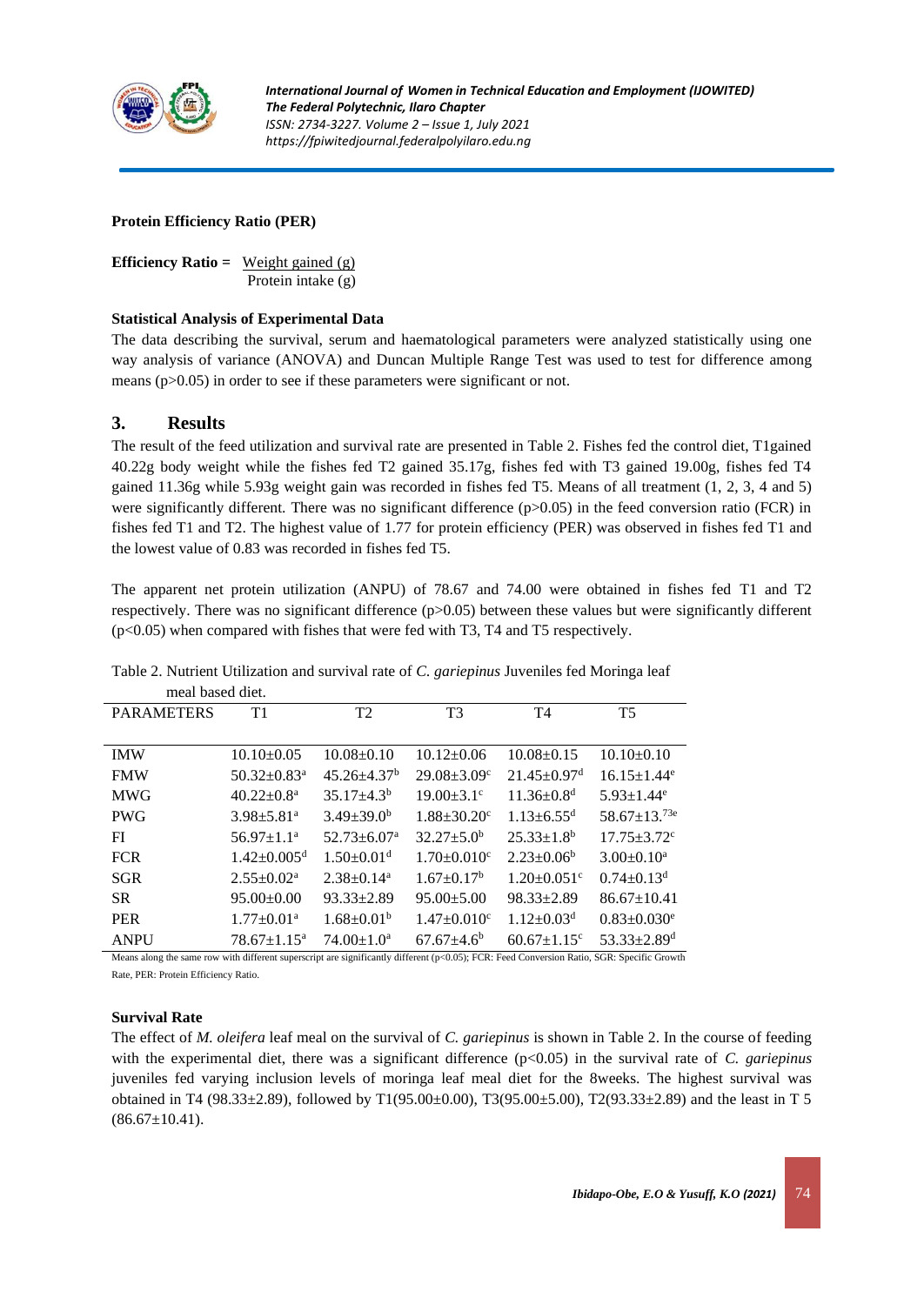

#### **Haematological Profile**

The result of haematological indices of fishes fed with *M. oleifera* leaf meal-based diet during the experiment is shown in Table 3. The packed cell volume (PCV) result indicates that fishes fed T1,T2 and T5 had values of 31.67,32.67 and 30.33 respectively. These values were not significantly different (p>0.05). The fishes fed T3 and T4 showed a decrease PCV. The red blood cell (RBC) showed that fishes fed T1, T2 and T5 had the highest value of 2.67, 2.70 and 2.60 respectively with no significant difference (p>0.05), while the fishes fed T3 and T4 had the lowest values of 1.97 and 1.97 respectively.

Haemoglobin decreases in the fish fed diet T3, T4 and T5. The fishes fed diet T1 and T2 had 9.00 and 10.07g/100ml haemoglobin respectively. These values show significant difference (p<0.05) from fishes fed diets T3, T4 and T5. Lymphocyte count increased in the fishes fed T1,T2 and T3. The highest value of 69.33% was recorded in fishes fed T3 while the least value of 64.33% was recorded in fishes fed T5.

Table 3:Haematological parameters of *C. gariepinus* juveniles fed different levels of *M.oleifera* leaf meal diet.

| <b>BLOOD</b>      | T <sub>1</sub>                | T <sub>2</sub>                | T <sub>3</sub>                | T <sub>4</sub>                 | T 5                           |
|-------------------|-------------------------------|-------------------------------|-------------------------------|--------------------------------|-------------------------------|
| <b>PARAMETERS</b> |                               |                               |                               |                                |                               |
| <b>PCV</b>        | $31.67 \pm 1.53^{\circ}$      | $32.67 \pm 0.58$ <sup>a</sup> | $24.33 \pm 3.21^{\circ}$      | $23.67 \pm 5.03^b$             | $30.33 \pm 0.58^{\text{a}}$   |
| <b>HB</b>         | $9.00+0.53^{\text{a}}$        | $10.07 \pm 0.12^a$            | $7.17 \pm 0.86$ <sup>bc</sup> | $7.08 \pm 1.46$ <sup>c</sup>   | $8.67 \pm 0.61$ <sup>ab</sup> |
| <b>RBC</b>        | $2.67 \pm 0.29$ <sup>a</sup>  | $2.70 \pm 0.10^a$             | $1.97 \pm 0.29^b$             | $1.97 \pm 0.45^{\rm b}$        | $2.60 \pm 0.20$ <sup>a</sup>  |
| <b>WBC</b>        | $13.2 \pm 1.17$               | $13.03 \pm 2.05$              | $13.33 \pm 1.22$              | $12.33 \pm 0.64$               | $10.60 \pm 0.53$              |
| <b>HET</b>        | $30.33 \pm 2.25$              | $29.00 \pm 2.00$              | $28.33 + 3.51$                | $32.33 \pm 2.08$               | $33.33 + 2.31$                |
| <b>LYM</b>        | $67.33 \pm 2.25^{\mathrm{a}}$ | $68.33 \pm 1.15^a$            | $69.33 \pm 1.15^a$            | $66.67 \pm 1.15^{ab}$          | $64.33 \pm 0.58^b$            |
| <b>EOS</b>        | $0.67+0.58$                   | $0.67+0.58$                   | $0.00 + 0.00$                 | $0.67+0.58$                    | $0.67+0.58$                   |
| <b>BAS</b>        | $0.00+0.00$                   | $0.67+0.58$                   | $1.00 \pm 1.00$               | $0.00+0.00$                    | $0.00 + 0.00$                 |
| <b>MON</b>        | $1.33 \pm 0.58$               | $1.00+1.00$                   | $0.67 \pm 1.15$               | $1.00 + 1.73$                  | $0.33 \pm 0.58$               |
| <b>TRIGLY</b>     | $96.33 \pm 3.51$              | $90.00 + 4.36^b$              | $1.01 \pm 2.31$ <sup>a</sup>  | $96.00 \pm 2.65$ <sup>ab</sup> | $93.00 \pm 3.61^b$            |

Figures on the same row having the same superscript are not significantly different (p>0.05).PCV- Packed Cell Volume, HB- Haemoglobin, RBC-Red Blood Cell, WBC- White Blood Cell, HET- Heterophyls, LYM- Lymphocytes, EOS- Eosinophil, BAS- Basophil, MON- Monocytes, TRIG- Triglyceride

Table 4 revealed the serum biochemistry of the fishes fed with *M. oleifera* leaf meal.T2 and T5 had the highest total protein of 5.20±0.20 and 5.07±0.12 respectively, while the lowest total protein was found in T1, 4.57±0.12. T2 and T5 had the highest albumin values of  $3.00\pm0.10$  and  $2.83\pm0.15$ , while lowest was found in T4. T5 had the highest globulin value of  $2.37\pm0.20$  while the lowest level was found in T1. Cholesterol level was high in T2 and T5 having values of  $88.00\pm4.00$  and  $85.67\pm7.37$  while T3 had the lowest value of  $77.00\pm3.61$ .

Table 4: Serum parameters of Clarias juveniles fed with different level of *Moringa oleifera* leaf meal diet.

| PARAMETERS T1 |                                   | T <sub>2</sub>                              | T3              | T4                        | T5              |
|---------------|-----------------------------------|---------------------------------------------|-----------------|---------------------------|-----------------|
| T.PRO         | $4.57\pm0.12$                     | $5.07 + 0.12$                               | $4.73 \pm 0.58$ | $4.63 \pm 0.15$           | $5.20+0.20$     |
| ALB           | $2.60+0.20$                       | $3.00 + 0.10$                               | $2.60 \pm 0.60$ | $2.50 \pm 0.00$           | $2.83 \pm 0.15$ |
| <b>GLO</b>    | $1.97 + 0.12$                     | $2.07+0.12$                                 | $2.13 \pm 0.60$ | $2.13 + 0.00$             | $2.37 \pm 0.20$ |
| <b>CHO</b>    | $78.33 \pm 2.52$ $88.00 \pm 4.00$ |                                             | 77.00 + 3.61    | $80.33 + 5.51$            | $85.67 + 7.37$  |
| TRI           |                                   | $96.33\pm3.51$ $90.00\pm4.36$ $1.01\pm2.31$ |                 | $96.00+2.65$ $93.00+3.61$ |                 |

T.PRO – Total Protein, ALB – albumin, GLO – globulin, CHO – cholesterol, TRI – triacylglycerol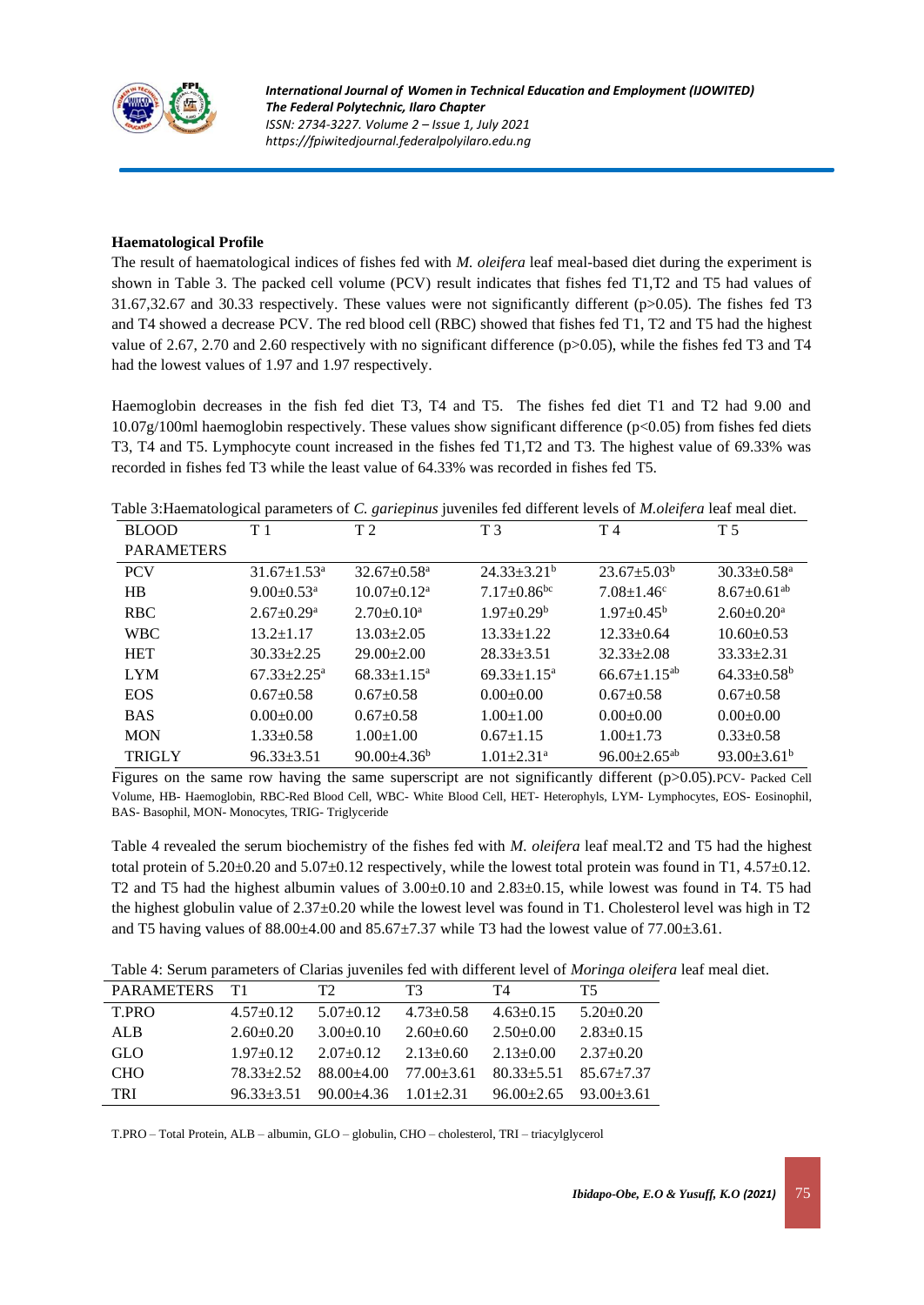

*International Journal of Women in Technical Education and Employment (IJOWITED) The Federal Polytechnic, Ilaro Chapter ISSN: 2734-3227. Volume 2 – Issue 1, July 2021 https://fpiwitedjournal.federalpolyilaro.edu.ng*

## **4. Discussion**

The final mean weight showed a significant difference  $(p<0.05)$  between the treatments, as high weight gain in animals is attributed to increased feed intake. In this study, there was a decrease in final mean and body weight gain with an increased level of moringa. The weight gain value showed a significant difference  $(p<0.05)$ between the treatment. This was in contrast with the findings of Bundit and Masumoto (2012) who reported no significant difference  $(p>0.05)$  in weight gain. There is a significant difference  $(p<0.05)$  in the protein efficiency ratio (PER) of all treatments T1 to T5. It shows that there is a decrease in the PER as the inclusion of *M. oleifera* increases in the diet. The presence of *M. oleifera* in diets increases, and results in higher feed intake. Feed intake is important in the sense that it is the determinant of its performance. The feed conversion ratio (FCR) was better in fishes fed diets T1, T2, and T3 among all experimental diets in contrast to the finding by Ozovehe (2013) who reported that fishes show better feed conversion ratio in his control diet of 10 and 20% *M. oleifera* meal based diet.

The low survival rate in T5 diet might be due to presence of some toxic compound such as tannin and phenol in moringa plant which indicates that excessive use of *M. oleifera* leaf meal can pose a threat on the health of the fish. Although, the low survival rate may be due to environmental factors and handling of the fish throughout the experimental period.

All haematological parameters measured in this study were within the recommended physiological range reported for *C. gariepinus.* The packed cell volume (PCV) of 24.33 -32.67% observed in this study is within the range of 20-50 reported by Pielse *et al*., (1981) and rarely do values above 50% being reported (Etim*etal*., 1999; Clarks *et al*., 1976). There is a reduction in PCV value in fish fed with diet T3 and T4. Reduction in concentration of PCV in the blood usually suggest the presence of a toxic factor, an example of which is haemaglutin which has adverse effect on blood formation (Oyawoye and Ogunkunle, 1998). The reduction in trend observed in the PCV of this study may be attributed to the presence of some anti –metabolite such as tannin and phenol; in *M. oleifera* leaf meal.

The haemoglobin result shows an increase with diet T1, T2, and T5. The haemoglobin range (7.08- 10.07g/100ml) recorded were high and fell within the range (5.6-15.8g/100ml) reported for pike (Mulcahyl, 1970). It also compares well with 8.70g/100ml for *C. gariepinus* (Sowunmi, 2003). The values were higher than 4.40g/100ml reported for *Heterotis niloticus* (Fagbenro*etal*., 2000). The high range of haemoglobin in those studies can be related to large anaerobic metabolism capacity of *C. gariepinus* and decrease level of haemoglobin in the diet with high level of *M. oleifera* implies that the diets (T3, T4, T5) had negative effect on the blood.

The lymphocytes result recorded in this study showed an increase as the level of *M. oleifera* increased in the diets. The lymphocytes count was highest (69.33) in fish fed diet T3. Lymphocytes and white blood cell are the defense of the body. Douglas and Jane (2010) demonstrated that the amount has implication in the immune response and the ability of the animal to fight infection. The increase in WBC and lymphocytes as *M. oleifera* leaf meal increased in the diet could be as a result of feed toxicity. Reduction in red blood cell was recorded from fishes fed diet T3 and T4 which shows a decrease from the diets (T1, T2, T5). The range of RBC reported by Bhasker and Rao (1990) is 1.97×10-2.70×10mm. These decrease may be due to higher concentration of antimetabolites especially tannin in diet containing *M .oleifera* leaf meal.

The examination of serum parameters revealed increase in total protein, albumin, and globulin in all treatment in comparison with the control (treatment1) with no specific pattern. High level of total protein, globulin, albumin may be associated with stronger response and disease resistance in fish.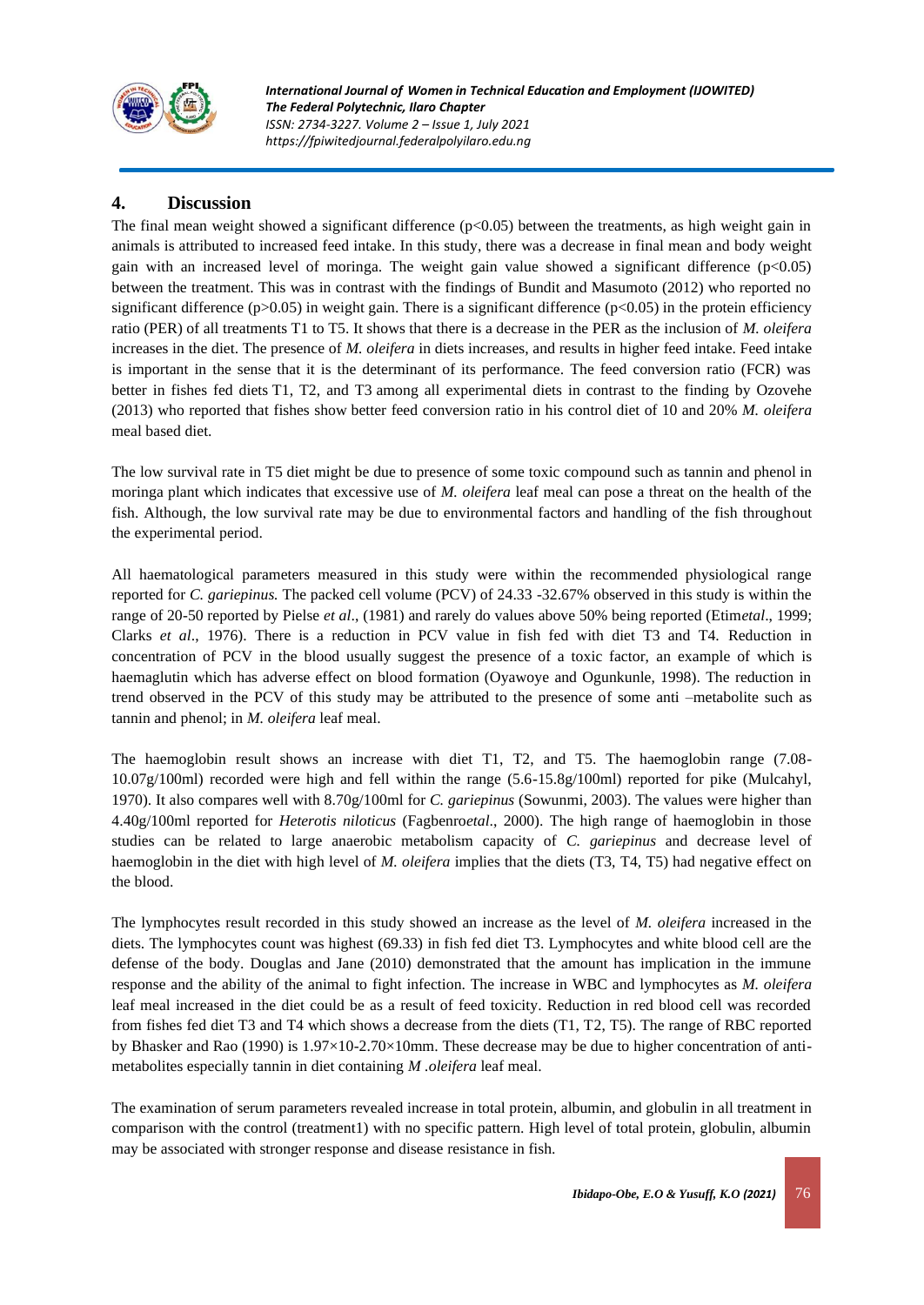

## **5. Conclusion**

The result obtained from this study shows that *M. oleifera* could be substituted with soya bean meal up to 25% in *C. gariepinus* diet without any negative effect on growth and feed efficiency. The haematological result also showed that 25% substitution rate of *M. oleifera* meal in *C. gariepinus* diet would not have adverse effect on the blood and serum enzymes. Fish feed can therefore be produced at a relatively cheaper cost and as thus profit of the fish farmer can be increased.

## **References**

- Adeparusi, E. O., & Ajayi, A. D. (2004). Haematological characteristics of Nile Tilapia (Oreochromis niloticus) fed differently processed lima bean (Phaseolus lunatus L.) diets. *Journal of research in science and management*, *1*, 73-80
- Andrew, A. E. (2001). Fish processing technology. *University of ilorin press, Nigeria*, 7-8.
- Association of Official Analytical Chemist International (AOAC), (2000). Official methods of analysis,  $17<sup>th</sup>$ edition, AOAC International. 250p
- Bello-Olusoji, O.A., Omoare, V.Y and L.C. Nwana, (2006).Comparative studies on the haematological characteristics of pond-cultured and wild tilapia (*Oreochromisniloticus*) Linnaeus 1857. *Nigerian J. Forestry* 36, 134-141.
- Bene, C. and Heck, S. (2005). Fish and Food Security in Africa: Naga. World Fish Center Quartely, 28(3-4), 8- 13.
- Bhaskar, B .R. and Rao, S.K. (1990). Use of haematological parameters as diagnostic tools in determining the health of milkfish *( Chanoschanos* (forskall)), in Brackish water culture. *Aquaculture and Fisheries Management* 21, 125-129.
- Blaxhall, D.C and Dalsey, K.W. (1993). Routine Haematological Methods for use with fish Blood. *Journal of Fish Biology* 5, 771 -778.
- BunditYuangsoi and Toshiro Maumoto (2012). Replacing Moringa Leaf (*Moringaoleifera*) partially by protein replacement in soya bean meal of fancy carp (*Cyprinuscarpio*). 34 (5), 479-485.
- Bosch, C.H.(2004). *Moringaoleifera* Lam. In: Grubben, G.J.H.; Denton, O.A.(Eds). PROTA (Plant Resources of Tropical Africa/ Ressourcesvegetales de l'Afriquetropicale), Wagening, Netherlands.
- Douglas, J.W. and Jane, K.W. (2010). In Schalm's Veterinary Haematology. John Wiley and Sons. Blackwell Publishing Ltd. Pp: 12-32.
- Etim, L., Ekanem, S.B. and Utin, A. 1999.Haematological profile of two species of catfish *Chrysichthysnigrodigitatus* (Lacepede) and *Chrysichtysfurcatus* (Gunther) from the great Kwa River, Nigeria.*Global Journal of Pure and Applied Sciences,* 5(1), 1-4.
- Eyo, A.A. (1994). The requirement for formulating standard artificial fish feed. Paper presented at the  $11<sup>th</sup>$ Annual Conference of the Fisheries Society of Nigeria (FISON), held at the Lagos State Auditorium Secretariat, Alausa, Ikeja, Lagos State. pp 40-70.